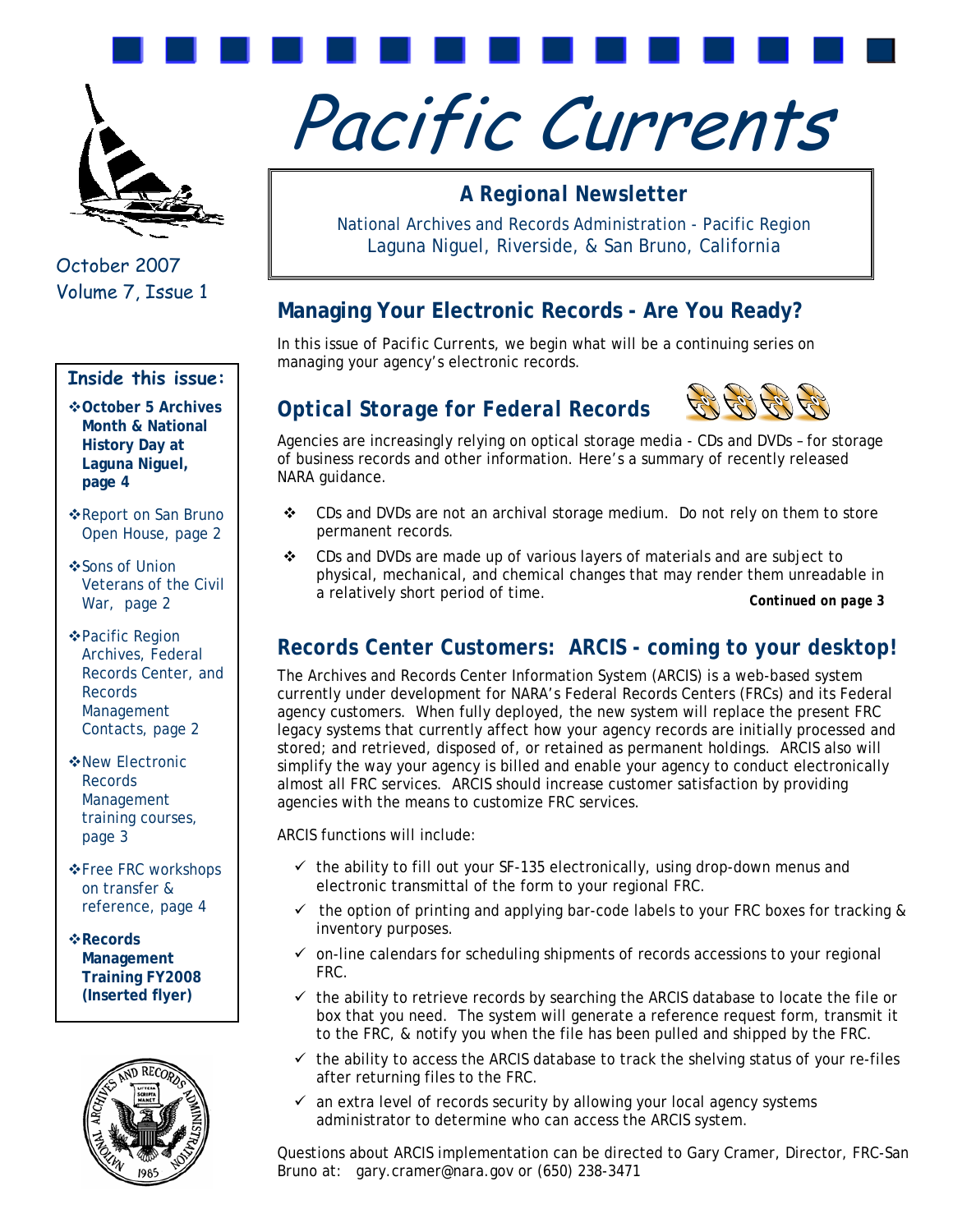



*On July 18, Pacific Region FRC staff joined members of the Sons of Union Veterans of the Civil War (SUVCW) in Perris, California, for a BBQ lunch and a chance to learn more about the Civil War. Glen L. Roosevelt, a Civil War reenactor and historian, came in full uniform representing the United States Marine Corps Guard Company from Mare Island, California. Roosevelt demonstrated firearms used in the Civil War era, including a Model 1855 Springfield rifle and a Colt 1861 Navy revolver. SUVCW members have done extensive research using NARA collections. From left to right: Rodolfo Giles, Daniel Perez, Glen Roosevelt, and Michael Wharrie, posing under a replica tent. Photo by Thomas Alaksin.*

# **Pacific Region Contacts:**

David Drake, Acting Regional Administrator david.drake@nara.gov (650) 238-3477

Richard Boyden, Director Records Management Program [richard.boyden@nara.gov](mailto:richard.boyden@nara.gov)  (650) 238-3461

**For help with Records Mgmt. Training Registration:**  Audrey Shapin audrey.shapin@nara.gov (949)-360-2620

#### **Riverside FRC Contacts**:

Michael Kretch, Director Federal Records Center michael.kretch@nara.gov (951) 956-2015

Susie Bielawski FRC Transfer and Disposition susie.bielawski@nara.gov (951) 956-2060

Trudy Valo FRC Agency Services (CIPS) trudy.valo@nara.gov (951) 956-2070

#### **Laguna Niguel Contacts:**

Paul Wormser, Director Archival Operations paul.wormser@nara.gov (949) 360-2640

Cathy Westfeldt Team Coordinator Records Management Program [cathy.westfeldt@nara.gov](mailto:cathy.westfeldt@nara.gov) (949) 360-2642

#### **San Bruno Contacts**:

Daniel Nealand, Director Archival Operations [daniel.nealand@nara.gov](mailto:daniel.nealand@nara.gov) (650) 238-3478

Gary Cramer, Director Federal Records Center [gary.cramer@nara.gov](mailto:gary.cramer@nara.gov) (650) 238-3471

Patti Bailey FRC Transfer and Disposition [patricia.bailey@nara.gov](mailto:patricia.bailey@nara.gov)  (650) 238-3475

William Stanley FRC Agency Services (CIPS) [william.stanley@nara.gov](mailto:william.stanley@nara.gov) (650) 238-3470

# **San Bruno Open House**

On August 16, NARA's Pacific Region in San Bruno held an open house for Congressional and Federal agency personnel. Thirteen agencies and three Congressional offices sent representatives, who toured the FRC and the Archives. Richard Boyden, director of the Records Management Program, talked about our efforts to support agencies' COOP planning and about training agency staff to establish vital records programs. Julie Haugen of the Regional Archives reported on efforts to expand and create online access to permanent Federal agency records. Gary Cramer, director of the Federal Records Center, introduced the new Archives and Records Centers Information System (ARCIS), now in development at NARA.



*Patti Bailey leads a tour of the San Bruno FRC during the recent open house. Photo by Kenneth Thomas.* 

#### **Records Management Assistance**

NARA's Pacific Region supports Federal agencies in Arizona, California, Nevada, Guam, the Pacific Trust Territory, and American Samoa.

We help federal agencies to manage their records and solve records management problems. We offer records management training tailored to your agency's needs.

For assistance, contact: **Richard Boyden, Director Records Management Program 650-238-3461 richard.boyden@nara.gov**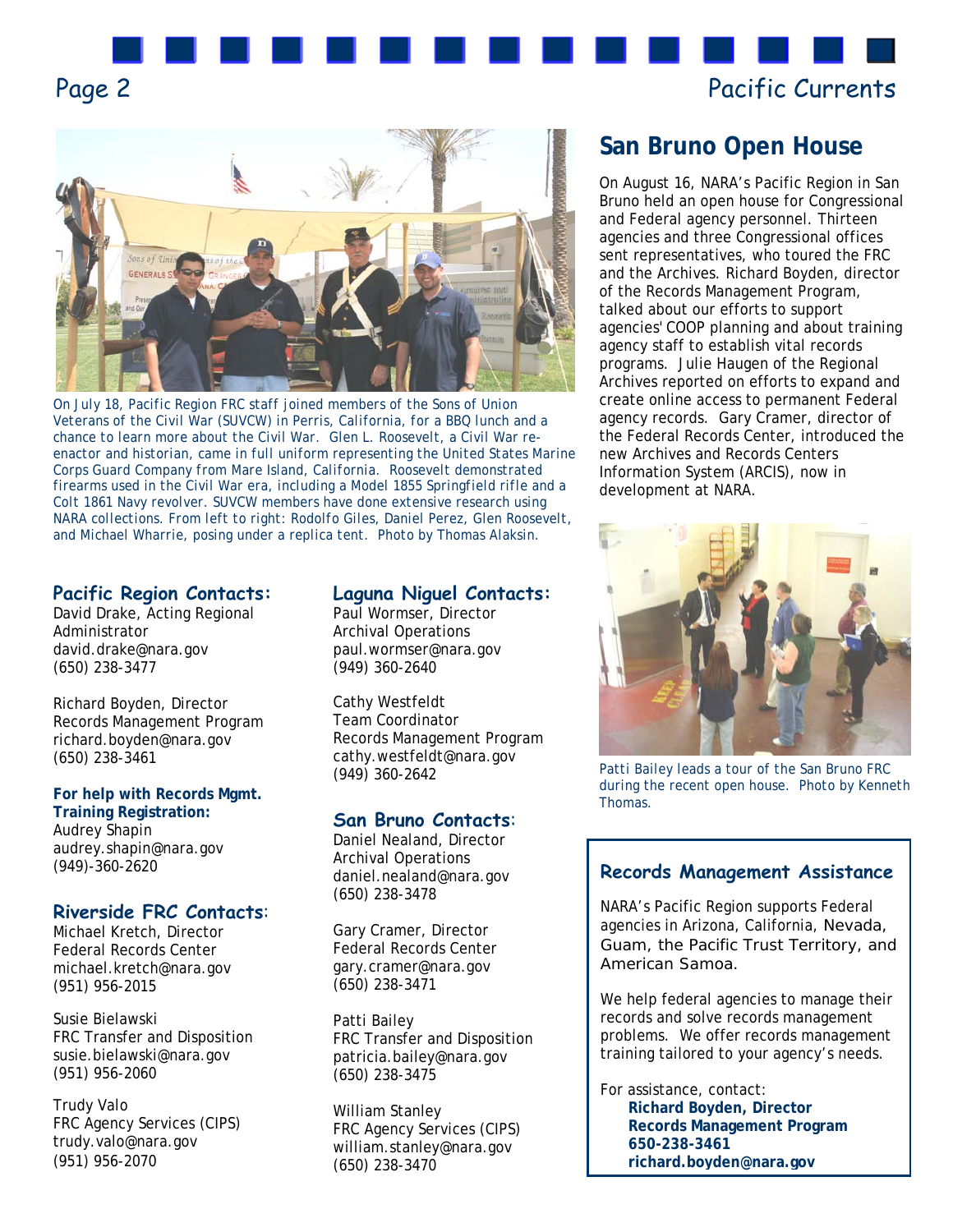# Pacific Currents

# *Optical Storage for Federal Records Continued from page 1*

- ❖ Recordable CD-R disks store data by means of organic dyes, compounds that degrade over time. The CD-writing process permanently alters the optical properties of the dye, changing the reflectivity of those areas. When the disk is read, light pulses are translated into data that can be interpreted by computer systems. Direct sunlight accelerates the degradation of the CD-R dyes; heat may cause the CD-R structure to break down.
- ❖ CD-R/DVD-R have an expected life expectancy of only 2-5 years, far shorter than the published claims of many manufacturers. Test them every 2 years to be sure they are still readable. Unrecorded CDs and DVDs (properly stored) have a useful shelf life of between 5 and 10 years.
- Store CDs and DVDs upright, like a book, in jewel cases designed specifically for them.
- Cool, dry, stable storage conditions--62-70˚ F, 35-50% relative humidity, the same as office environments comfortable for staff--extend the useful life of CDs.
- $\div$  Prepare a detailed inventory of the files on each CD or DVD, including information sufficient to identify individual records. Include the name and version of the software application used to create each file on each CD in the inventory.
- Verify the CD contents: 1) Read the disc immediately after writing to it and before storing it, to verify that your files were actually written to the CD and are readable. 2) Know that the discs might only be readable on the specific drive that produced them; test this. 3) The data recorded on CD-Rs or DVDs should not be zipped.
- $\div$  Be aware that changes in computer hardware, operating systems, and software may render CDs/DVDs unreadable even if they have not chemically or physically degraded.



Page 3

- $\div$  Due to their instability, and depending on the retention period of the records stored on them, CD-Rs containing Federal records will need to be periodically refreshed to avoid loss. Your agency will need to develop policy and processes to assure access to electronic records stored on these media.
- When records reach the end of their retention period, or if damage occurs to media during storage, the media will need to be destroyed so that data are irretrievable. Shredding or disintegrating them will render their information contents unreadable and the confidentiality of the records will be protected.

# *NEW Electronic Records Management Courses*

# *Basic Electronic Records Management*

2 days, \$300 Offered by NARA's Pacific Region on January 29-30, February 5-6, and April 8-9, 2008.

### *Advanced Electronic Records Management*

2 days, \$300 Offered by NARA's Pacific Region on March 4-5, May 13-14, and July 16-17, 2008.

For more detailed descriptions of these courses or to register online, go to:

**http://nara.learn.com/recordsmanagement-training** 

#### **NARA's complete FAQs about CDs and DVDs are available on-line:**

- *Frequently Asked Questions About Optical Media* [www.archives.gov/records-mgmt/faqs/optical.html](http://www.archives.gov/records-mgmt/faqs/optical.html)
- *Frequently Asked Questions About Optical Storage Media: Storing Temporary Records on CDs and DVDs* [www.archives.gov/records-mgmt/initiatives/temp-opmedia-faq/html](http://www.archives.gov/records-mgmt/initiatives/temp-opmedia-faq/html)